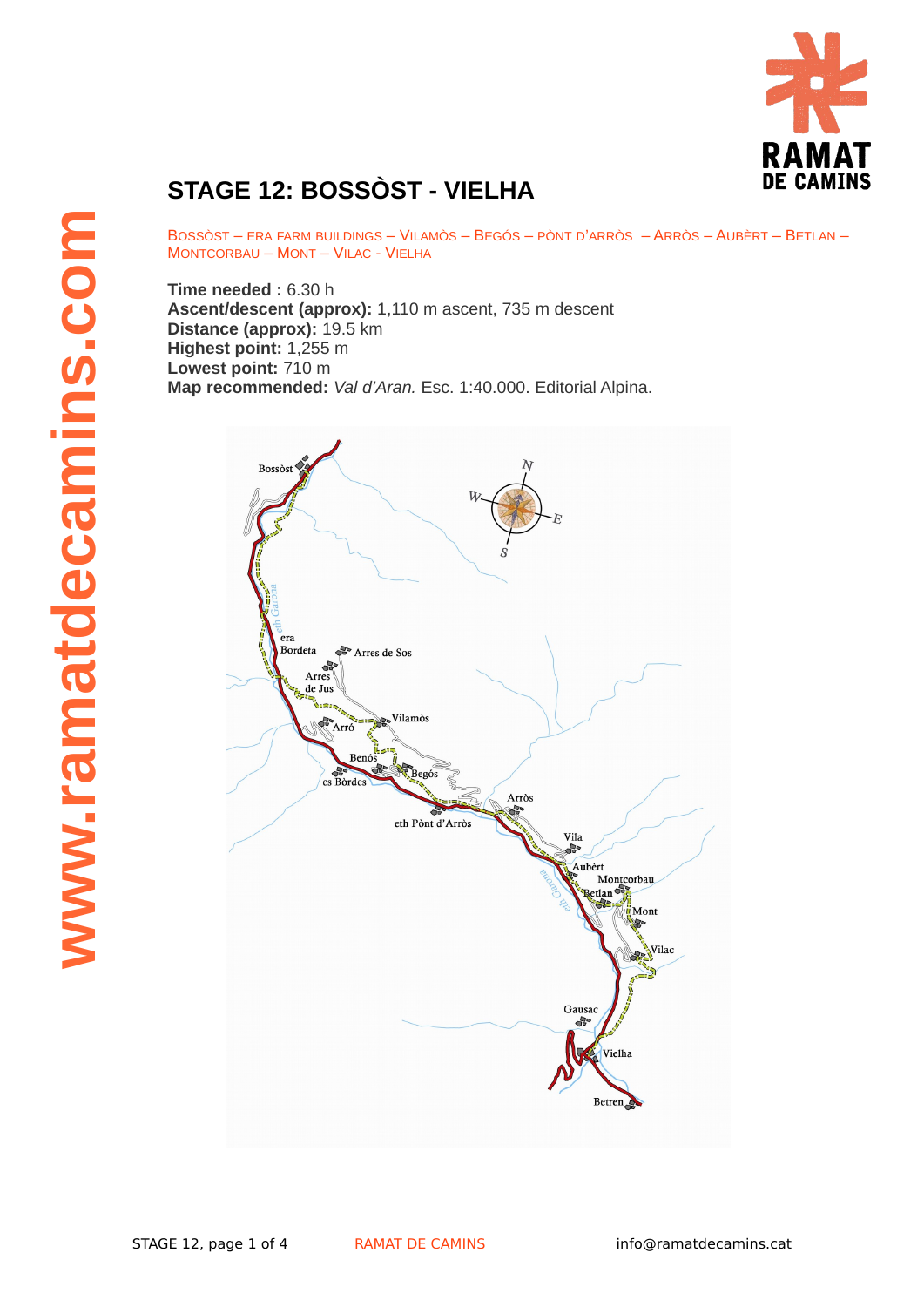- 0 h **Bossòst**, 710 m. From Bossòst we re-trace the part of the path from the previous day as far as the Bordeta farm buildings.
- 1.15 h **Bordeta farm buildings**, 778 m (campsite, restaurant, hostel, service station).We follow the road towards Vielha until we come to a signpost on our left for Arrós, Arres and Vilamòs. Here we start walking on a track between some allotments. The track soon ends up on private property and we carry on along a narrow path which heads upwards, leaving the village houses and campsite below.
- 1.20 h We go past a farm building on the right of the path and make our way up through woodlands with birch, hazel and ash trees. There's bracken, ivy and moss on the ground through this section, with stone under foot in places and dry stone walls.
- $1.30h$ 1.30 h Shaded spot with a **ravine**. The path carries on upwards, making a few minor detours.
- 1.40 h **Crossroads**, 930 m. The village of Arrós lies half a kilometre to the right, but we turn left towards Arres de Jos and Vilamòs.
- 2 h **Crossroads** between four paths, 980 m. A left turn here would take us to Arres de Sus i de Jos and then onto Vilamòs. Carrying straight on along the lower path would take us to Begós and Es Bòrdes. By going straight on via the upper path we go towards Vilamòs and Estanh Long. Straight away we come to a track T-junction and head upwards. When we come to a fork we take the option on the left, which carries on upwards.
- $2.35h$ **Crossroads** between paths as we reach Vilamòs, 1,243 m. A right turn would take us down to Begós. We head upwards into the village of Vilamòs.
- 2.35 h **Vilamòs**, 1,255 m (rural accommodation, restaurant). Not to be missed: communal washing area, Ecomusèu Çò de Joanchiquet, the church, a stroll around the village.

Back at the start of the village we begin by heading down towards Begós, passing some new buildings on our left.

- 2.40 **Fork.** No signpost. Taking the path on the left we find it soon becomes narrower.
- 3.05 h **Begós**, 1,022 m. Not to be missed: the church, a stroll around the village. We get here by going past some communal washing facilities and troughs, in the direction of the church. There are some great views from in front of the church and we can see Pònt d'Arròs and Es Bordès. We head down through holm-oak woodlands.
- 3.40 h We go past a **house** on the left. A track starts here. We're very close to the road and the river. When we come to a secondary road we turn right and use it to head downwards, passing the buildings of Pònt d'Arròs on the right.
- 3.45 h **Pònt d'Arròs**, 865 m (campsite, hotel, restaurant). We get off the road to the right and cross the Varradòs river, ignoring the access to the road towards Vilamòs and the hotel restaurant Peña. When we get to the roundabout we leave the bus stop below us to our right and head up a green ridge until we come out on the road that goes up to Arròs. On the other side of the road we get onto the old path, then passing a chalet on the right. Five minutes further on we cross the road and continue on the other side.
- 3.55 h **Arròs**, 896 m (restaurant). Not to be missed: Archiu Istoric dera Val d'Aran (Historical Archive of the Val d'Aran), the church, a stroll around the village. We go through the centre of the village, passing the church on our right. Behind the church there's a small path which gently leads down towards Aubèrt, which can be seen further down. On the other side of the road and the river we can also see Camin Reiau.
- 4.20 h The path comes out right by the **road** again, without us having to get onto the road surface itself. On the left we take a path with wooden handrails, which leads towards the village of Aubèrt.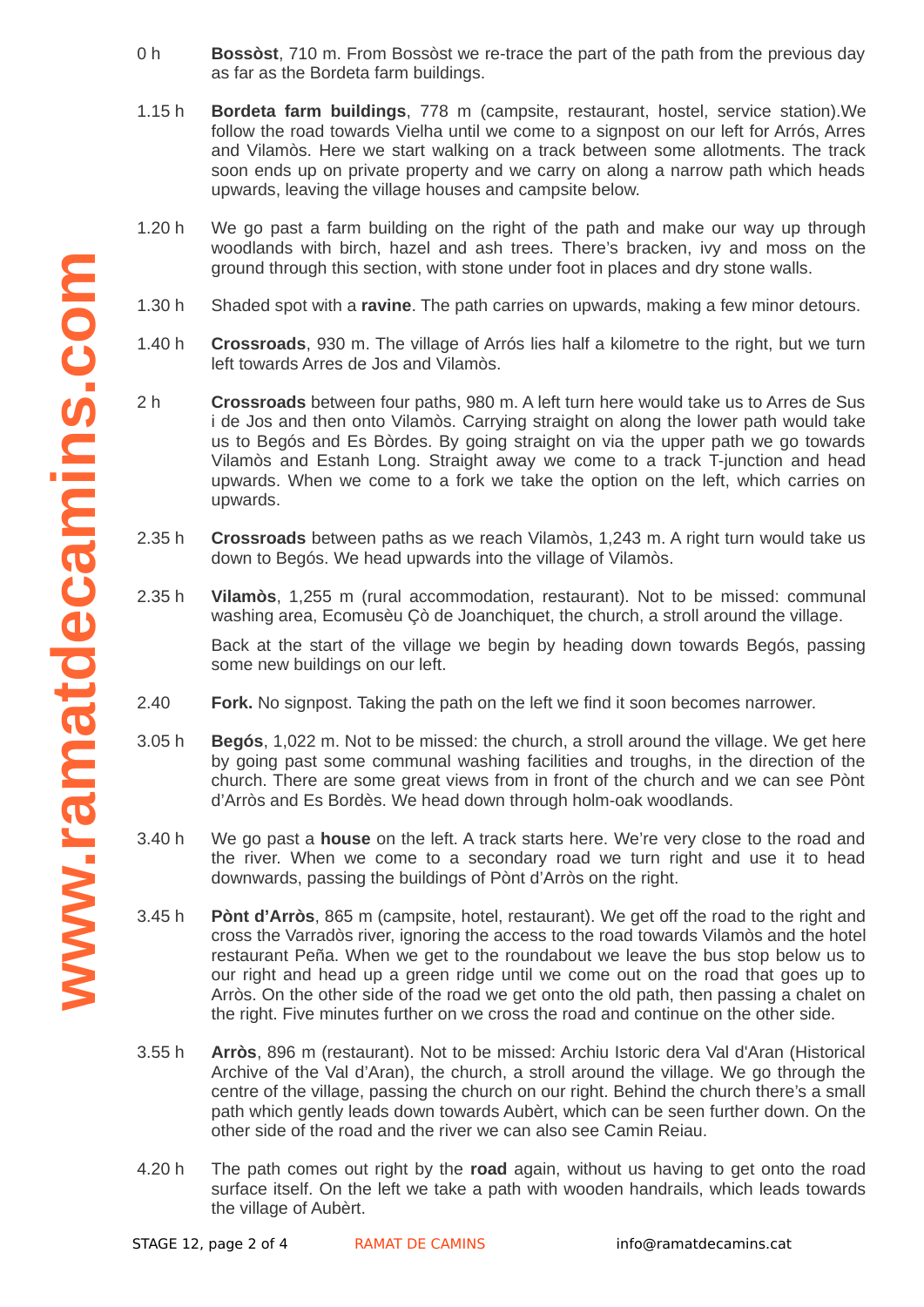- 4.25 h **Aubèrt**, 928 m (hotel, restaurant). Not to be missed: the church, a stroll around the village. We get here after crossing a ravine and going past the cemetery. The church and the town council are in the village square. We head up Carrer Sant Martín, passing a school on our left. At the end of the street we turn left and start winding our way upwards on the old path.
- 4.40 h **Fork.** We can see the houses of Aubèrt behind us now. We take the upper path, to the left, coming out on the road straight away below the village of Betlan. Turning left, we head upwards.
- 4.45 h **Betlan**, 1,040 m (hotel). Not to be missed: the church, a stroll around the village. This is a small hamlet. We pass the church on the left and head to the top of the village, where the old path starts.
- 4.55 h We go past some **water tanks** on the left which supply the village.
- 5 h We get to a **track** leading off from a bend in the road, which is on our right. Crossing the track we carry on along a narrow path between trees, heading up towards the village of Montcorbau, which we can see up to our left.
- 5.10 h We come out on the **road** and turn left, heading up the road to Montcorbau.
- 5.15 h **Moncorbau**, 1,188 m (rural accommodation). Not to be missed: the church, a stroll around the village. We head to the top of the village. From here it's 1.3 km to Mont.
- 5.20 h Next we go over the Montcorbau **ravine** and carry on along a narrow path towards Mont. We can see the bell tower of the church.
- 5.25 h **Road**. We head upwards along the road, into the next village.
- 5.27 h **Mont**, 1,213 m. Not to be missed: the church, a stroll around the village. There are views of Vielha here. We go past the church on our left. The main square is a point where different paths cross. Heading left would take us to the sections of Coret de Mont and Coret de Varradòs, but instead we head downwards in the direction of Vilac, which we can see 1.2 km below. Just after passing a large circular water tank on our left the path becomes a track.
- 5.40 h **Vilac**, 1,062 m (rented apartments, rural accommodation). Not to be missed: the church, a stroll around the village. We head into the centre of Vilac on the Camin dera Creu path and go down through the village till we reach the lower part, using Carrer Sant Blas. We come out on a road here and follow it straight on.
- 5.55 h Passing a **chapel** on the left we cross the bridge over the Saliena ravine and come to a crossroads. The Salient farm buildings are to the left, but we carry on along the road towards Vielha, which is 2.2 km away.
- 6.05 h We get off the road to take a **track** on our right, which takes us through woodlands and then through some fields, before entering the woods again.
- 6.20 h **Water channels**. We pass the Vielha industrial estate, lower down to our right.
- 6.25 h We end up at a **hotel** which resembles a zoo, 968 m. Once we reach the road we turn left and go towards the centre of Vielha, a five-minute walk away.
- 6.30 h **Vielha**, 1,000 m (rural accommodation, rental apartments, restaurant, shops, chemist's, service station). Not to be missed: the church, Era Fabrica dera Lana (wool museum), Musèu dera Val d'Aran, Archiu Istoric Generau d'Aran.